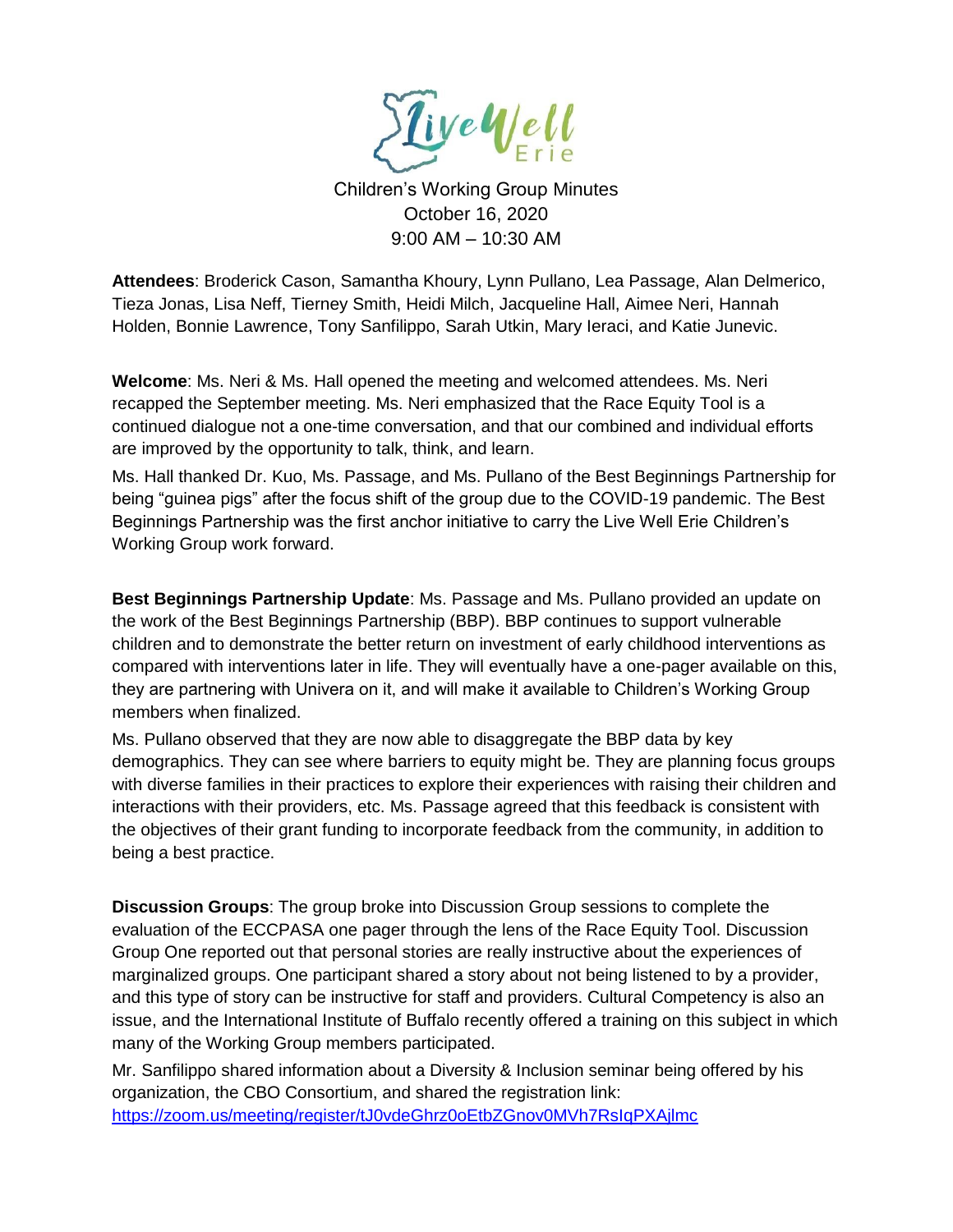Discussion Group Two reported out about respecting cultural norms. A participant shared a story about an expectant mom with limited English whose husband wasn't permitted in the exam room. Despite the fact that an advocate accompanied the woman to the appointment, the DV protocols of the practice prevented the advocate from accompanying the women in the exam room. It was so traumatizing for the mom that it may have jeopardized her ongoing engagement with prenatal care. As well, the group discussed the unintended consequences of not understanding each other's life circumstances, and the importance of the ways in which environment influences health outcomes.

Mr. Cason shared the following article links with the group:

<https://www.nytimes.com/2020/10/12/business/corporate-diversity-black-employees.html> [https://www.bizjournals.com/buffalo/news/2020/10/13/diversity-and-inclusion-in-buffalo](https://www.bizjournals.com/buffalo/news/2020/10/13/diversity-and-inclusion-in-buffalo-workplace.amp.html)[workplace.amp.html](https://www.bizjournals.com/buffalo/news/2020/10/13/diversity-and-inclusion-in-buffalo-workplace.amp.html)

Ms. Hall observed that the high level of discourse in the discussion groups shows the evolution of the Working Group during its first year in existence.

**Round Robin Discussion**: Ms. Neri led a round robin discussion of how the attendees and agencies can support the work of the Live Well Erie Children's Working Group, and how the cochairs can support the attendees' participation.

Mr. Sanfilippo – this is his first meeting, but he thought it was great and interactive and he is excited to join the next one.

Ms. Jonas – she thinks the Working Group is amazing, and she is happy, motivated, encouraged, and empowered to continue participating.

Ms. Smith – is overwhelmed with setting up Virtual Learning Support Centers for her organization (Boys & Girls Club of the Northtowns) and can't think much beyond that right now.

Ms. Utkin – there was good conversation today, and she is working on assisting her staff with remote learning needs.

Ms. Khoury – this is her first full meeting. Things are going well, she and her colleagues are trying to make connections between the Working Group's Race Equity lens and their Trauma Informed Care work. They are currently looking at their organizational practices to incorporate it into everything.

Ms. Ieraci – the WNY Women's Foundation is doing advocacy work at the state level esp around child care. They are also working on their MOMS program.

Ms. Pullano – loves the group and finds it to have a wonderful dynamic. Feels the pivot to focus on race equity in light of the pandemic was so critical and in fact was essential to the work we were "supposed" to do. Loves the conversation.

Ms. Passage – the group is an important avenue for many to come together, especially those working toward similar goals. Many have shared goals and this group offers the opportunity to develop partnerships and provides an avenue for communication.

Ms. Junevic – the group is helpful for networking but attendance is tough because of so many other demands to attend community meetings.

Ms. Wah - is glad to be a part of the group. The Karen Society was temporarily sidelined by the pandemic, but was able to provide a summer employment program for youth as well as an afterschool program, in addition to lots of census activity.